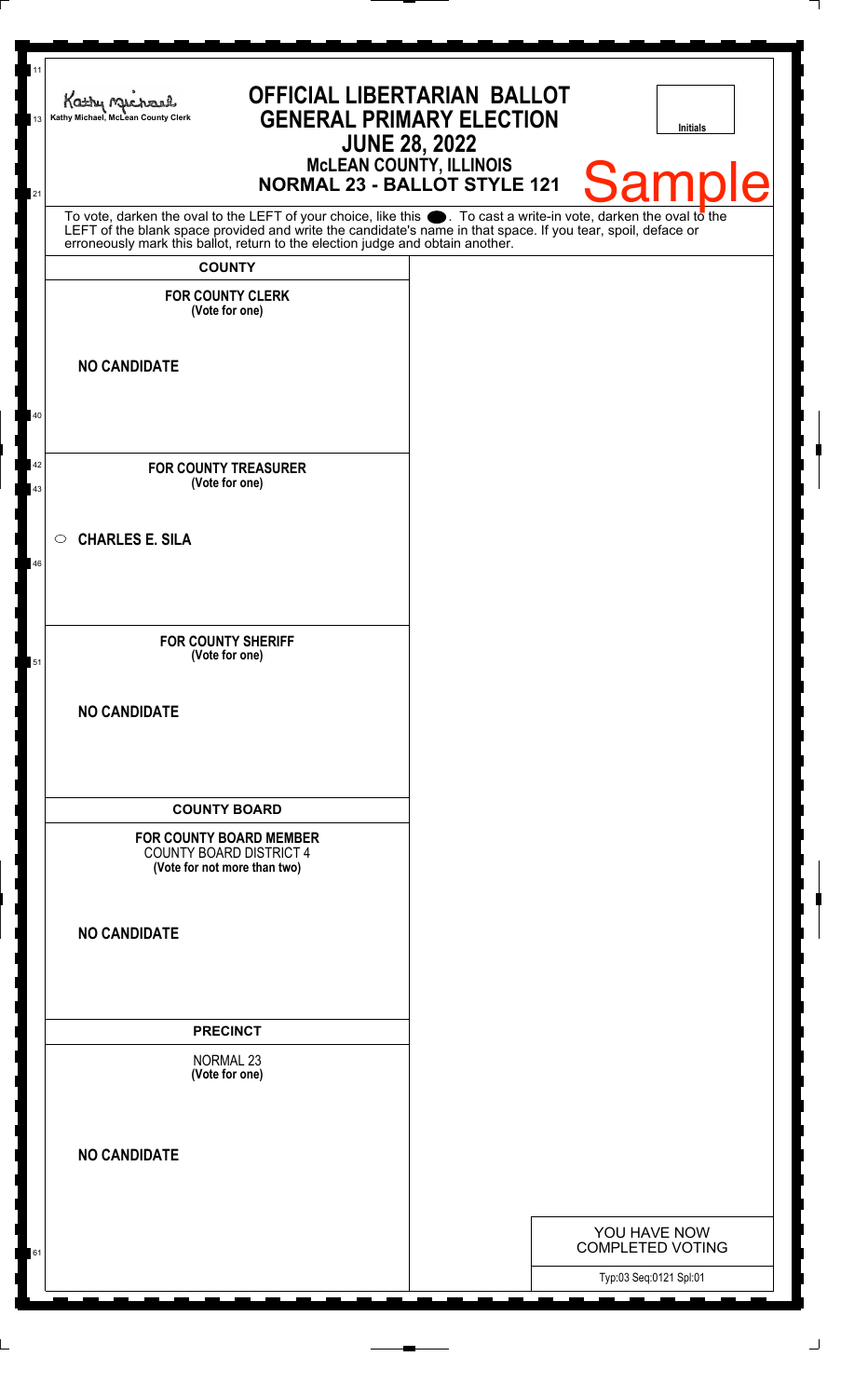| 11<br>13 | <b>OFFICIAL LIBERTARIAN BALLOT</b><br>Kathy Michael<br><b>GENERAL PRIMARY ELECTION</b><br>Kathy Michael, McLean County Clerk<br>McLEAN COUNTY, ILLINOIS<br>NORMAL 23 - BALLOT STYLE 122                                                                                                                                | <b>JUNE 28, 2022</b> | <b>Initials</b>                         |
|----------|------------------------------------------------------------------------------------------------------------------------------------------------------------------------------------------------------------------------------------------------------------------------------------------------------------------------|----------------------|-----------------------------------------|
| 21       |                                                                                                                                                                                                                                                                                                                        |                      | <b>Sample</b>                           |
|          | To vote, darken the oval to the LEFT of your choice, like this $\bullet$ . To cast a write-in vote, darken the oval to the LEFT of the blank space provided and write the candidate's name in that space. If you tear, spoil, deface<br>erroneously mark this ballot, return to the election judge and obtain another. |                      |                                         |
|          | <b>COUNTY</b>                                                                                                                                                                                                                                                                                                          |                      |                                         |
|          | <b>FOR COUNTY CLERK</b><br>(Vote for one)                                                                                                                                                                                                                                                                              |                      |                                         |
|          | <b>NO CANDIDATE</b>                                                                                                                                                                                                                                                                                                    |                      |                                         |
| 40       |                                                                                                                                                                                                                                                                                                                        |                      |                                         |
| 42<br>43 | <b>FOR COUNTY TREASURER</b><br>(Vote for one)                                                                                                                                                                                                                                                                          |                      |                                         |
| 46       | <b>CHARLES E. SILA</b><br>$\circ$                                                                                                                                                                                                                                                                                      |                      |                                         |
| 52       | <b>FOR COUNTY SHERIFF</b><br>(Vote for one)                                                                                                                                                                                                                                                                            |                      |                                         |
|          | <b>NO CANDIDATE</b>                                                                                                                                                                                                                                                                                                    |                      |                                         |
|          | <b>COUNTY BOARD</b>                                                                                                                                                                                                                                                                                                    |                      |                                         |
|          | <b>FOR COUNTY BOARD MEMBER</b><br><b>COUNTY BOARD DISTRICT 1</b><br>(Vote for not more than two)                                                                                                                                                                                                                       |                      |                                         |
|          | <b>NO CANDIDATE</b>                                                                                                                                                                                                                                                                                                    |                      |                                         |
|          | <b>PRECINCT</b>                                                                                                                                                                                                                                                                                                        |                      |                                         |
|          | <b>NORMAL 23</b><br>(Vote for one)                                                                                                                                                                                                                                                                                     |                      |                                         |
|          | <b>NO CANDIDATE</b>                                                                                                                                                                                                                                                                                                    |                      |                                         |
|          |                                                                                                                                                                                                                                                                                                                        |                      |                                         |
|          |                                                                                                                                                                                                                                                                                                                        |                      | YOU HAVE NOW<br><b>COMPLETED VOTING</b> |
| 61       |                                                                                                                                                                                                                                                                                                                        |                      | Typ:03 Seq:0122 Spl:01                  |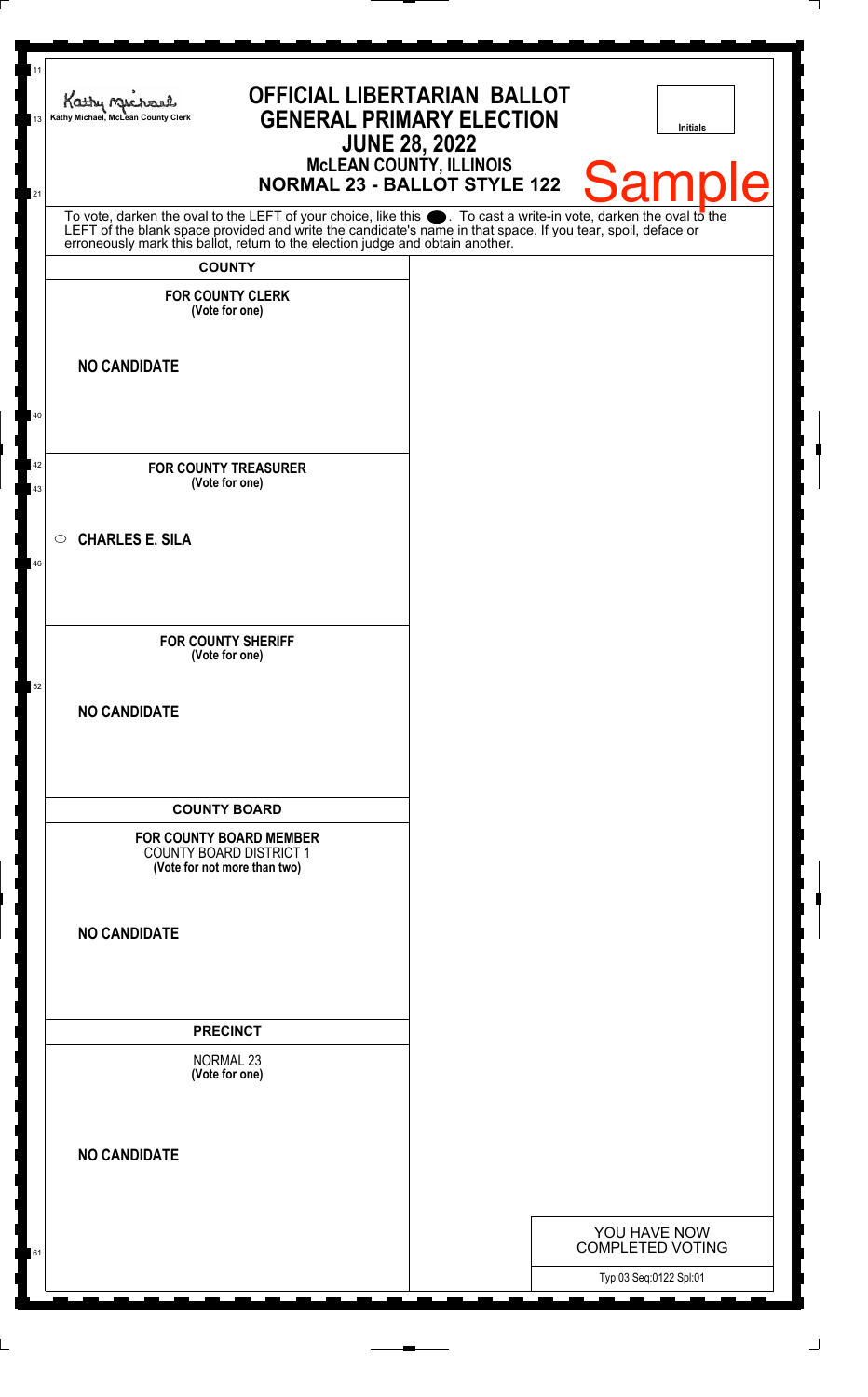| Kathy Michael<br>Kathy Michael, McLean County Clerk                                                                                                                                                                                  | <b>OFFICIAL LIBERTARIAN BALLOT</b><br><b>JUNE 28, 2022</b> | <b>GENERAL PRIMARY ELECTION</b><br>McLEAN COUNTY, ILLINOIS<br>NORMAL 23 - BALLOT STYLE 123 | Initials<br><b>Sample</b>               |
|--------------------------------------------------------------------------------------------------------------------------------------------------------------------------------------------------------------------------------------|------------------------------------------------------------|--------------------------------------------------------------------------------------------|-----------------------------------------|
| To vote, darken the oval to the LEFT of your choice, like this $\bullet$ . To cast a write-in vote, darken the oval to the LEFT of the blank space provided and write the candidate's name in that space. If you tear, spoil, deface |                                                            |                                                                                            |                                         |
| erroneously mark this ballot, return to the election judge and obtain another.<br><b>COUNTY</b>                                                                                                                                      |                                                            |                                                                                            |                                         |
| <b>FOR COUNTY CLERK</b><br>(Vote for one)                                                                                                                                                                                            |                                                            |                                                                                            |                                         |
| <b>NO CANDIDATE</b>                                                                                                                                                                                                                  |                                                            |                                                                                            |                                         |
|                                                                                                                                                                                                                                      |                                                            |                                                                                            |                                         |
| <b>FOR COUNTY TREASURER</b><br>(Vote for one)                                                                                                                                                                                        |                                                            |                                                                                            |                                         |
| <b>CHARLES E. SILA</b><br>$\circ$                                                                                                                                                                                                    |                                                            |                                                                                            |                                         |
| <b>FOR COUNTY SHERIFF</b><br>(Vote for one)                                                                                                                                                                                          |                                                            |                                                                                            |                                         |
| <b>NO CANDIDATE</b>                                                                                                                                                                                                                  |                                                            |                                                                                            |                                         |
| <b>COUNTY BOARD</b>                                                                                                                                                                                                                  |                                                            |                                                                                            |                                         |
| <b>FOR COUNTY BOARD MEMBER</b><br><b>COUNTY BOARD DISTRICT 3</b><br>(Vote for not more than two)                                                                                                                                     |                                                            |                                                                                            |                                         |
| <b>NO CANDIDATE</b>                                                                                                                                                                                                                  |                                                            |                                                                                            |                                         |
| <b>PRECINCT</b>                                                                                                                                                                                                                      |                                                            |                                                                                            |                                         |
| <b>NORMAL 23</b><br>(Vote for one)                                                                                                                                                                                                   |                                                            |                                                                                            |                                         |
| <b>NO CANDIDATE</b>                                                                                                                                                                                                                  |                                                            |                                                                                            |                                         |
|                                                                                                                                                                                                                                      |                                                            |                                                                                            |                                         |
|                                                                                                                                                                                                                                      |                                                            |                                                                                            | YOU HAVE NOW<br><b>COMPLETED VOTING</b> |

 $\perp$